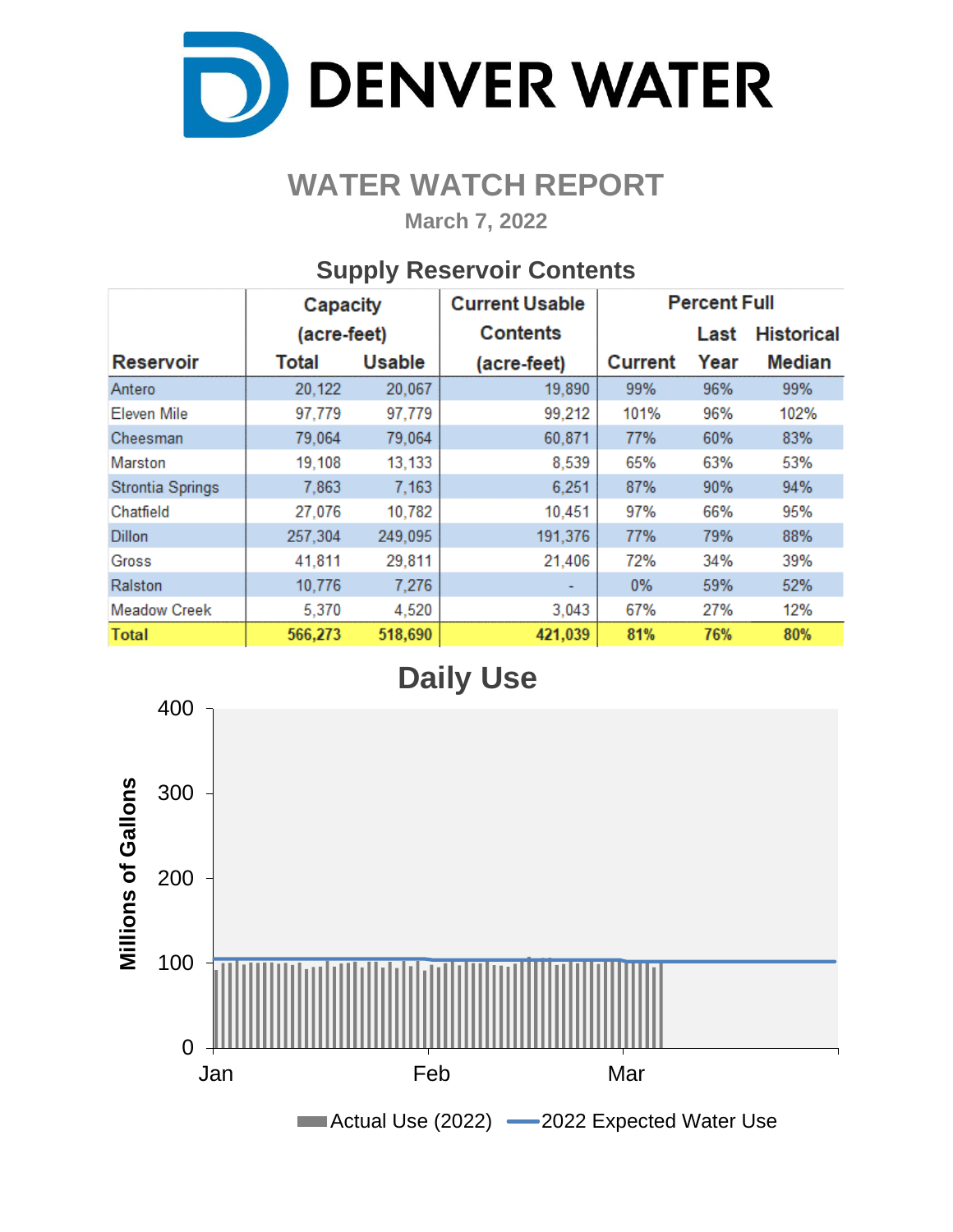### **Supply Reservoir Contents**



Note: Denver Water forecasts seasonal reservoir storage contents under dry future weather, normal future weather and wet future weather scenarios.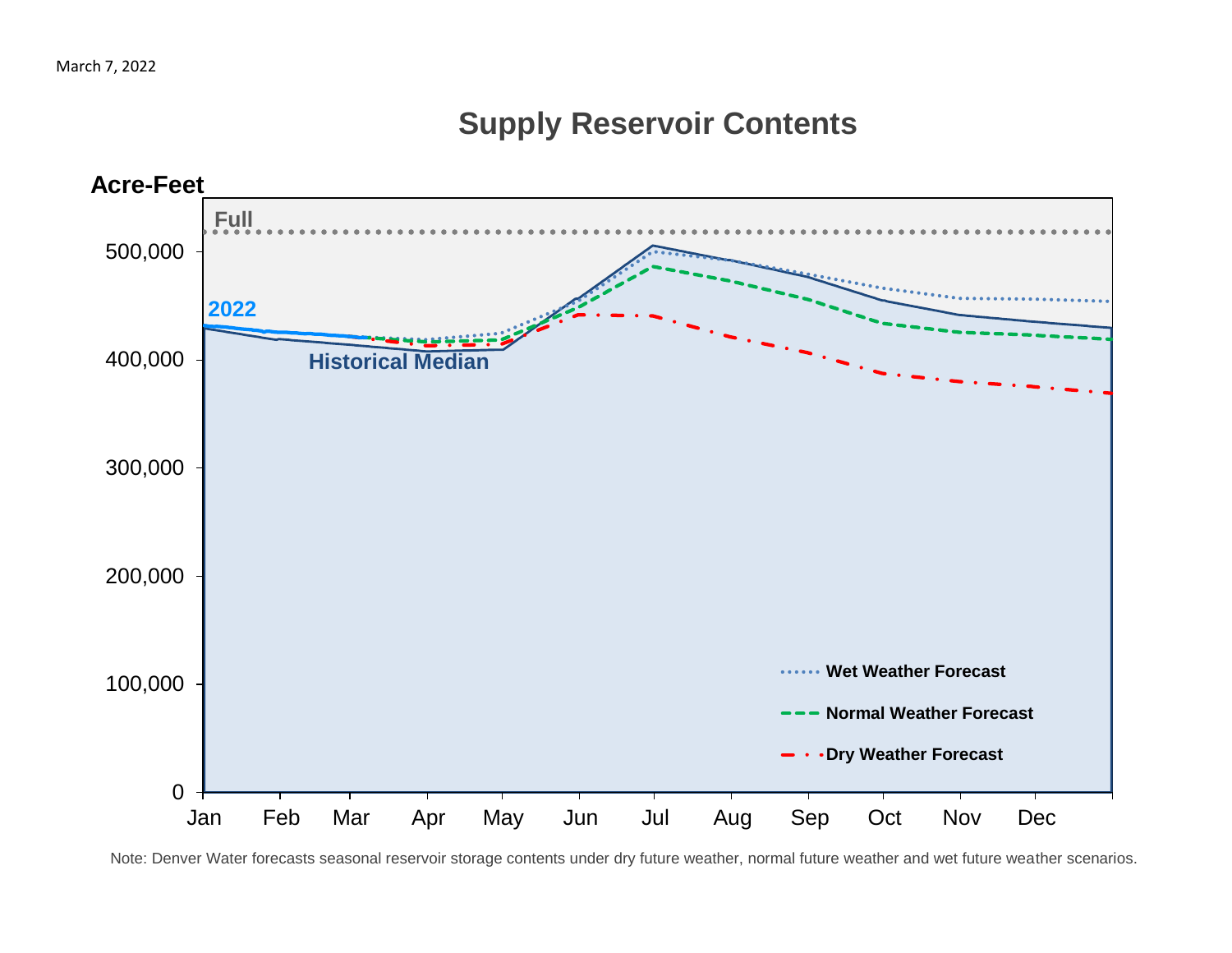# 3.0 □ Average Monthly Total **Z** Normal Month to Date ■ 2022 Month to Date 2.5 2.0 Inches 1.5 1.0 0.5 SS SSA TRIANGLIC Demonstration 0.0 Antero<br>Eleven Mile<br>Cheesman Roberts Tumey<br>Roberts Tumey Raiston<br>Mortai Ho Dill<sub>On</sub><br>Villiams Fort Gross

# **March Precipitation**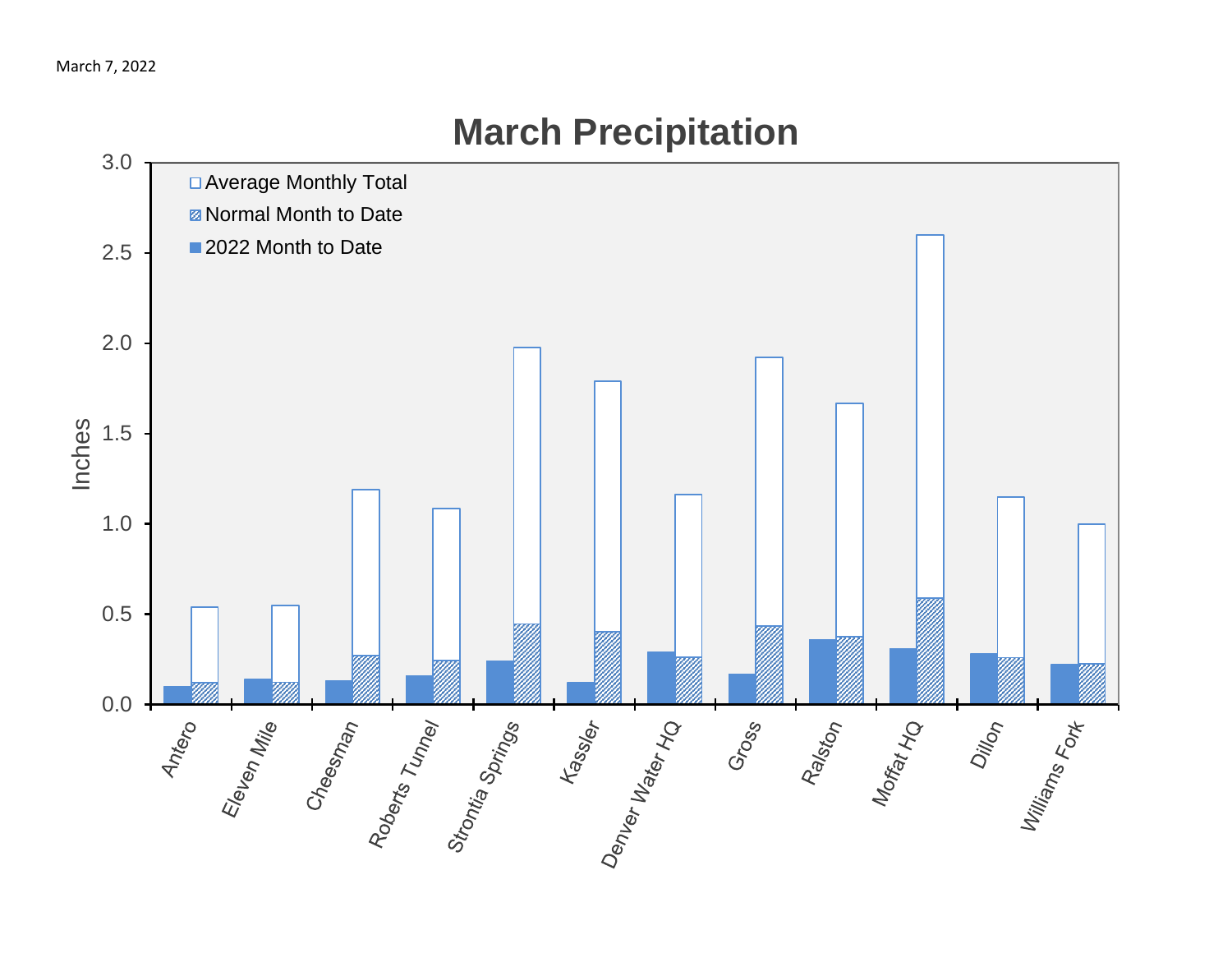

Data are from the 7 Snotel stations above Denver Water's Upper South Platte diversion

#### **Snowpack: Colorado River Watershed**

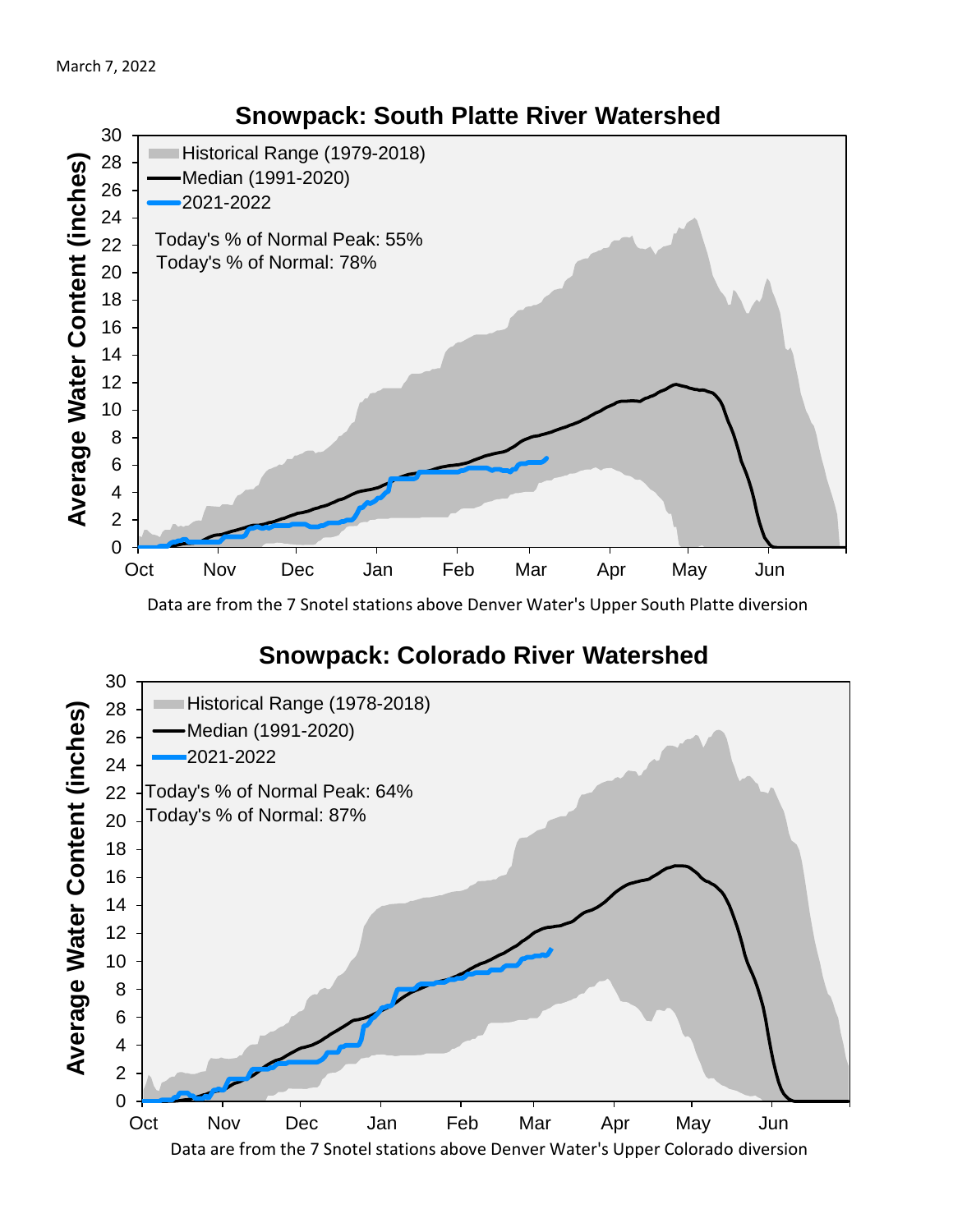

 **Cumulative Precipitation: South Platte River Watershed**

Data are from the 7 SNOTEL stations above Denver Water's Upper South Platte diversion facilities.



Data are from the 7 SNOTEL stations above Denver Water's Upper Colorado diversion facilities.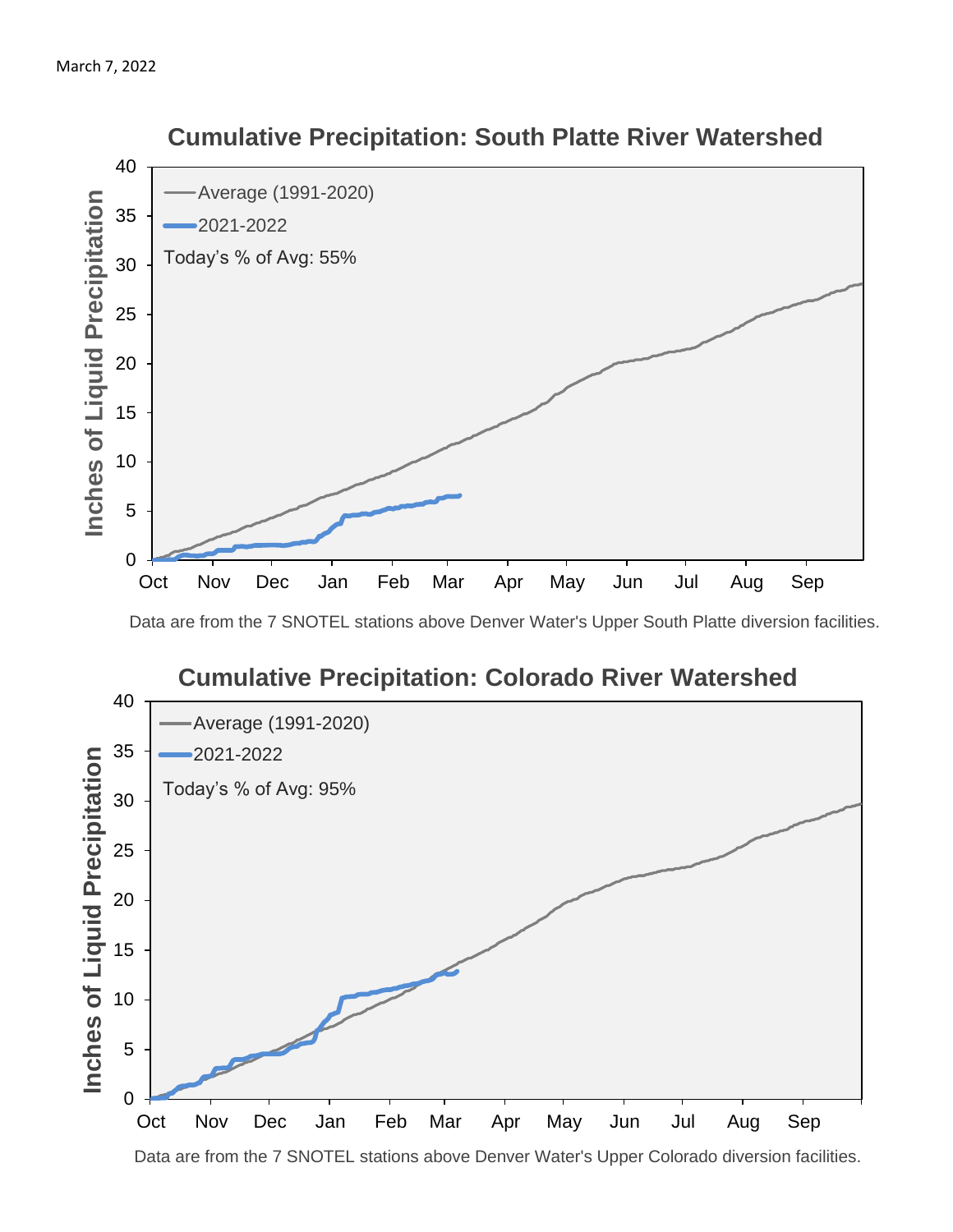|                                                       | <b>Denver Water Use and Reservoir Contents 2022</b> |                |           |            |         |     |     |     |     |     |     |     |     |     |         |
|-------------------------------------------------------|-----------------------------------------------------|----------------|-----------|------------|---------|-----|-----|-----|-----|-----|-----|-----|-----|-----|---------|
|                                                       |                                                     |                | Jan       | Feb        | Mar     | Apr | May | Jun | Jul | Aug | Sep | Oct | Nov | Dec | YTD-Avg |
| Predicted End-of-Month Supply Reservoir               |                                                     |                |           |            | 416,800 |     |     |     |     |     |     |     |     |     |         |
| Contents (Full = 518,449 AF)                          |                                                     |                |           |            |         |     |     |     |     |     |     |     |     |     |         |
| Actual End-of-Month Supply<br>Reservoir Contents (AF) |                                                     |                | 425,595   | 421,903    |         |     |     |     |     |     |     |     |     |     |         |
| Actual % Full                                         |                                                     |                | 82%       | 81%        |         |     |     |     |     |     |     |     |     |     |         |
| Historical Median % Full                              |                                                     |                | 81%       | 80%        | 79%     | 79% | 88% | 98% | 95% | 92% | 88% | 85% | 84% | 83% |         |
| 2022 Expected Daily Use (MG)                          |                                                     |                | 105       | 104        | 102     | 120 | 157 | 257 | 298 | 292 | 270 | 158 | 105 | 101 | 104     |
| Actual Daily Use (MG)                                 |                                                     | $\mathbf{1}$   | 92        | 98         | 102     |     |     |     |     |     |     |     |     |     |         |
|                                                       |                                                     | $\overline{2}$ | 100       | 95         | 101     |     |     |     |     |     |     |     |     |     |         |
|                                                       |                                                     | 3              | 100       | 100        | 101     |     |     |     |     |     |     |     |     |     |         |
|                                                       |                                                     | $\overline{4}$ | 105       | 105        | 100     |     |     |     |     |     |     |     |     |     |         |
|                                                       |                                                     | 5              | 99        | 97         | 95      |     |     |     |     |     |     |     |     |     |         |
|                                                       |                                                     | 6              | 101       | 103        | 100     |     |     |     |     |     |     |     |     |     |         |
|                                                       |                                                     | $\overline{7}$ | 100       | 100        |         |     |     |     |     |     |     |     |     |     |         |
|                                                       |                                                     | 8              | 101       | 100        |         |     |     |     |     |     |     |     |     |     |         |
|                                                       |                                                     | 9              | 101       | 102        |         |     |     |     |     |     |     |     |     |     |         |
|                                                       | D                                                   | 10             | 99        | 98         |         |     |     |     |     |     |     |     |     |     |         |
|                                                       | Α                                                   | 11             | 100       | 97         |         |     |     |     |     |     |     |     |     |     |         |
|                                                       | Y                                                   | 12             | 98        | 96         |         |     |     |     |     |     |     |     |     |     |         |
|                                                       |                                                     | 13             | 101       | 99         |         |     |     |     |     |     |     |     |     |     |         |
|                                                       | O                                                   | 14             | 93        | 105        |         |     |     |     |     |     |     |     |     |     |         |
|                                                       | F                                                   | 15             | 96        | 108        |         |     |     |     |     |     |     |     |     |     |         |
|                                                       |                                                     | 16             | 96        | 105        |         |     |     |     |     |     |     |     |     |     |         |
|                                                       | М                                                   | 17             | 103       | 106        |         |     |     |     |     |     |     |     |     |     |         |
|                                                       | O                                                   | 18             | 96        | 106        |         |     |     |     |     |     |     |     |     |     |         |
|                                                       | N                                                   | 19             | 100       | 98         |         |     |     |     |     |     |     |     |     |     |         |
|                                                       | T                                                   | 20             | 100       | 99         |         |     |     |     |     |     |     |     |     |     |         |
|                                                       | н                                                   | 21             | 102       | 102        |         |     |     |     |     |     |     |     |     |     |         |
|                                                       |                                                     | 22             | 95        | 100        |         |     |     |     |     |     |     |     |     |     |         |
|                                                       |                                                     | 23             | 102       | 102        |         |     |     |     |     |     |     |     |     |     |         |
|                                                       |                                                     | 24             | 102       | 102        |         |     |     |     |     |     |     |     |     |     |         |
|                                                       |                                                     | 25             | 95        | 99         |         |     |     |     |     |     |     |     |     |     |         |
|                                                       |                                                     | 26<br>27       | 101<br>94 | 103<br>104 |         |     |     |     |     |     |     |     |     |     |         |
|                                                       |                                                     | 28             | 103       | 103        |         |     |     |     |     |     |     |     |     |     |         |
|                                                       |                                                     | 29             | 96        |            |         |     |     |     |     |     |     |     |     |     |         |
|                                                       |                                                     | $30\,$         | 102       |            |         |     |     |     |     |     |     |     |     |     |         |
|                                                       |                                                     | 31             | 91        |            |         |     |     |     |     |     |     |     |     |     |         |
| Monthly Average                                       |                                                     |                | 99        | 101        | 100     |     |     |     |     |     |     |     |     |     | 100     |
| % of 2022 Expected Daily Use                          |                                                     |                | 94%       | 97%        | 98%     |     |     |     |     |     |     |     |     |     | 96%     |

Notes: 1) "AF" denotes acre-feet. "MG" denotes million gallons. 2) Expected Daily Use is based on historical use with normal weather conditions. 3) The predicted end-of-month supply reservoir contents figures assume normal weather after March 7<sup>th</sup>, 2022. 4) The differences between predicted and actual end-of-month supply reservoir contents are the result of normal estimation error of daily use, supply, evaporation, carriage losses and raw water deliveries. 5) Predicted supply reservoir contents last updated on March  $7<sup>th</sup>$ , 2022. 6) Daily water figures are subject to change.